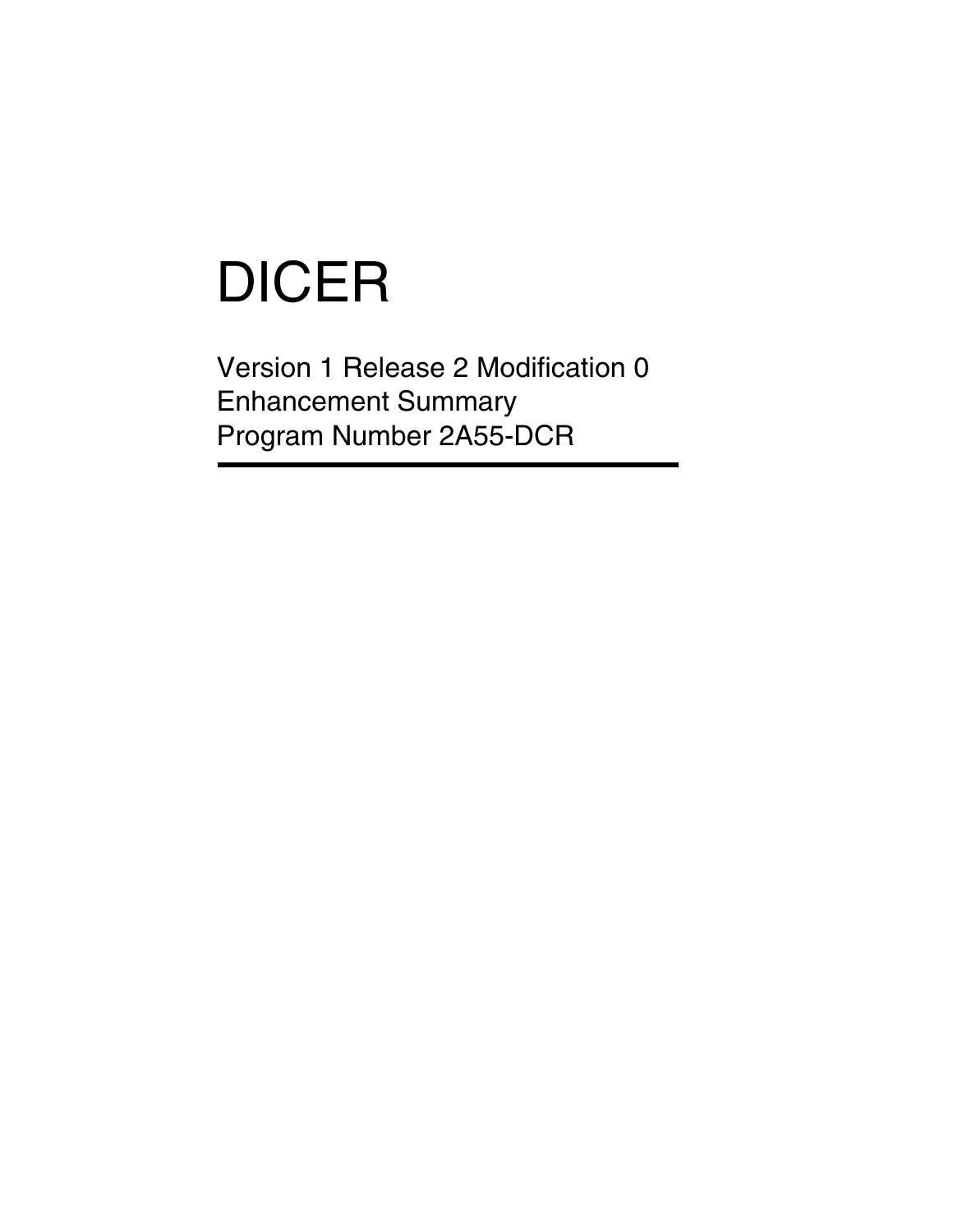**First Edition (January 2004)**



809 W Howe St Seattle, WA 98119

Phone: (206) 284-5078 Fax: (206) 284-5029<br>E-mail: support@gumb E-mail: support@gumbo.com<br>Web: www.gumbo.com www.gumbo.com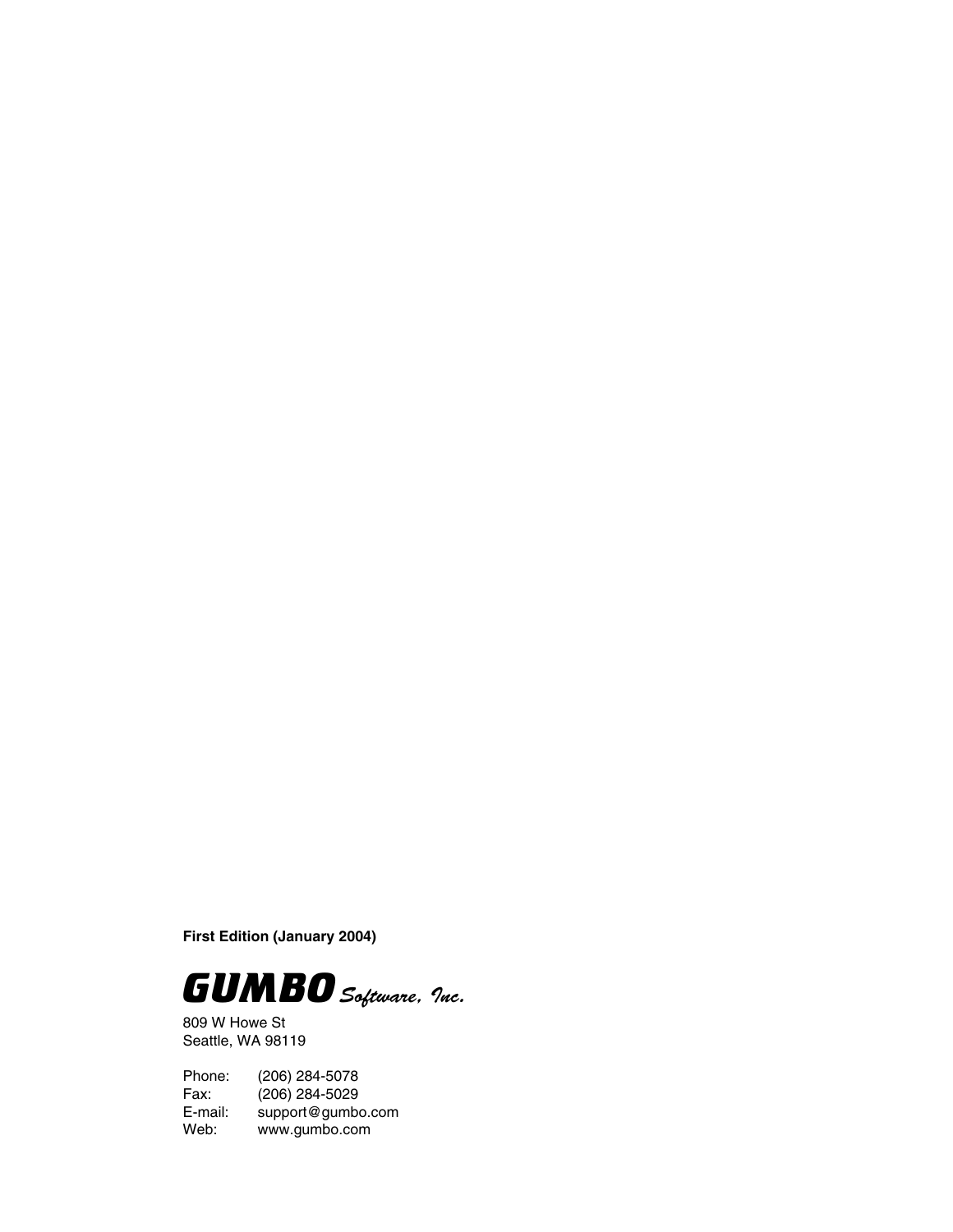## **Installation Instructions**

#### **Restoring the new release**

Read the Enhancement Summary to determine if any changes affect your installation. To install Ver 1 Rel 2 Mod 0, sign on as the security officer.

1. Verify that your machine is at OS/400 V4R5M0 or later by running:

DSPDTAARA DTAARA(QGPL/QSS1MRI)

- 2. Mount the distribution media in the appropriate device.
- 3. Submit the Restore Licensed Program (RSTLICPGM) command to batch:

RSTLICPGM LICPGM(2A55SAM) DEV(device-name) LNG(2924)

4. Enter your permanent authorization code.

### **Enhancements for Dicer Version 1 Release 2 Modification 0**

#### **What's In This Section**

This section provides information on Dicer enhancements for the current release, notes any customer code implications, and describes where to find more information when applicable.

#### **New MRGSPLF Page Sort Key Special Value Added**

A new Page Sort Key line number special value, **\*STRPAGGRP** has been added to the Merge Spooled File (MRGSPLF) command. For \*AFPDS spooled files, the DDS STRPAGGRP/ENDPAGGRP keywords can be used to group and identify groups of related pages, for example to group all pages of an invoice as a logical unit. For \*AFPDS spooled files containing STRPAGGRP/ENDPAGGRP generated tags, the new special value **\*STRPAGGRP** can be specified as the page sort criteria. The name specified on the STRPAGGRP keyword is used as the value of the page for each page in the group for the purpose of sorting.

#### **MRGSPLF Page Sort Key Length Value Increased**

The Page Sort Key length on the Merge Spooled File (MRGSPLF) command has been increased from 16 to 64. This allows page sorting to consider more data from each page.

#### **Partition Only Licensing Option Added**

Gumbo Software, Inc. now offers two choices for licensing our software products for your iSeries Server, system wide licensing and partition licensing. A system wide license applies to a specific iSeries Server serial number and processor group and is good for any and all partitions in the system. A partition license applies to a specific iSeries Server serial number, partition number, and maximum processing capacity, and is not valid for a system that has not been partitioned.

**Note:** All pre-existing licenses are system wide licenses.

The price of system wide licenses for all of our products, with the except of Report Designer, are tier priced based on your iSeries Server's processor group. You can determine your machine's processor group by running OS/400's WRKLICINF command.

The price of partition only licenses for all of our products, with the except of Report Designer, are based on the maximum processing capacity configured for the partition (rounded up to the nearest tenth). You can determine your partition's maximum processing capacity by running OS/400's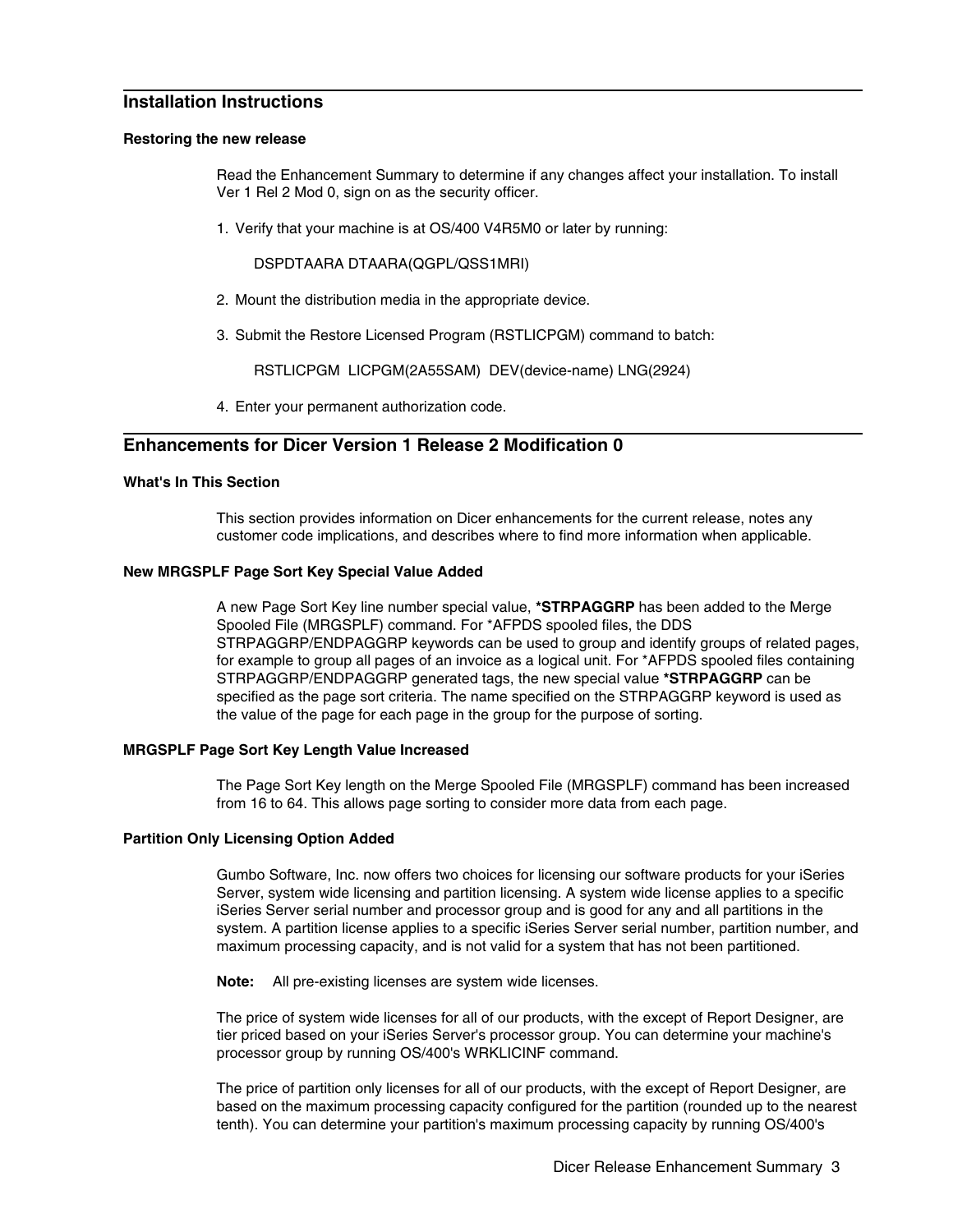STRSST command and taking option 5.

#### **DMPPIP Command Printer File Corrected**

Incorrect printer file was causing the Dump Page Index Positions (DMPPIP) command to fail.

#### **Font Processor Corrections And Updates**

- o Four Traditional Chinese character set name definitions, inadvertently remove from base font information table, were replaced.
- o Prompting the TXTRELPOS() parameter caused the prompter to end in error because the special values were made up of undisplayable low hex in a character field. Parameter is now declared as \*INT2 and the special values are displayed as numbers.
- o Some (newer) IBM font character sets contain font indexes with empty entries at the end. This caused character look ups to fail as the data is therefore not in order as required by the architecture. FNIs are now inspected as the resource is retrieved to get an actual count of the data present.
- o TXTRELPOS(\*EXACT) implemented for fonts specified as printer resident through font global ids (FGIDs). Metrics for the fonts are draw from equivalent host based font resources.
- o User space containing resolved coded font definitions is now locked during update to insure additions are serial.
- o Font base definitions were updated with information for new fonts and to add print emulation fonts.
- o Erroneous define was causing printer resident (fgid specified) fonts to be imbedded.
- o MCH0601 was possible during the processing of font resource information.
- o A Unicode equivalent array is now added to generated codepage spaces during processing.

#### **MODCA Processor Corrections And Updates**

o Added mapping functions to allow ordered processing of a spooled file's external (to the document but internal to the spooled file) resources.

Several generators of MODCA data streams incorrectly account for triplet lengths when specifying the structured field length. Originally this was considered a hard error by the code and processing was terminated. Then, individually, some functions relaxed this and produced only warning messages. The interpretation of length errors has been relaxed for all functions which now issue one and only one warning each.

o Several generators of MODCA data streams incorrectly generate duplicate end document structured fields. This caused a state stack underflow error and terminated processing. The error is now tolerated without complaint.

#### **Print Data Stream Processor Corrections And Updates**

- o Overprint logic now treats SCS Required Space (x41) in the same way as a space character. "Real" characters now "win" when overprinting x41.
- o Print data stream positioning logic for seek to zero enhanced to avoid unneeded processing and diagnostic messages.
- 4 (C) Copyright Gumbo Software, Inc. 2004.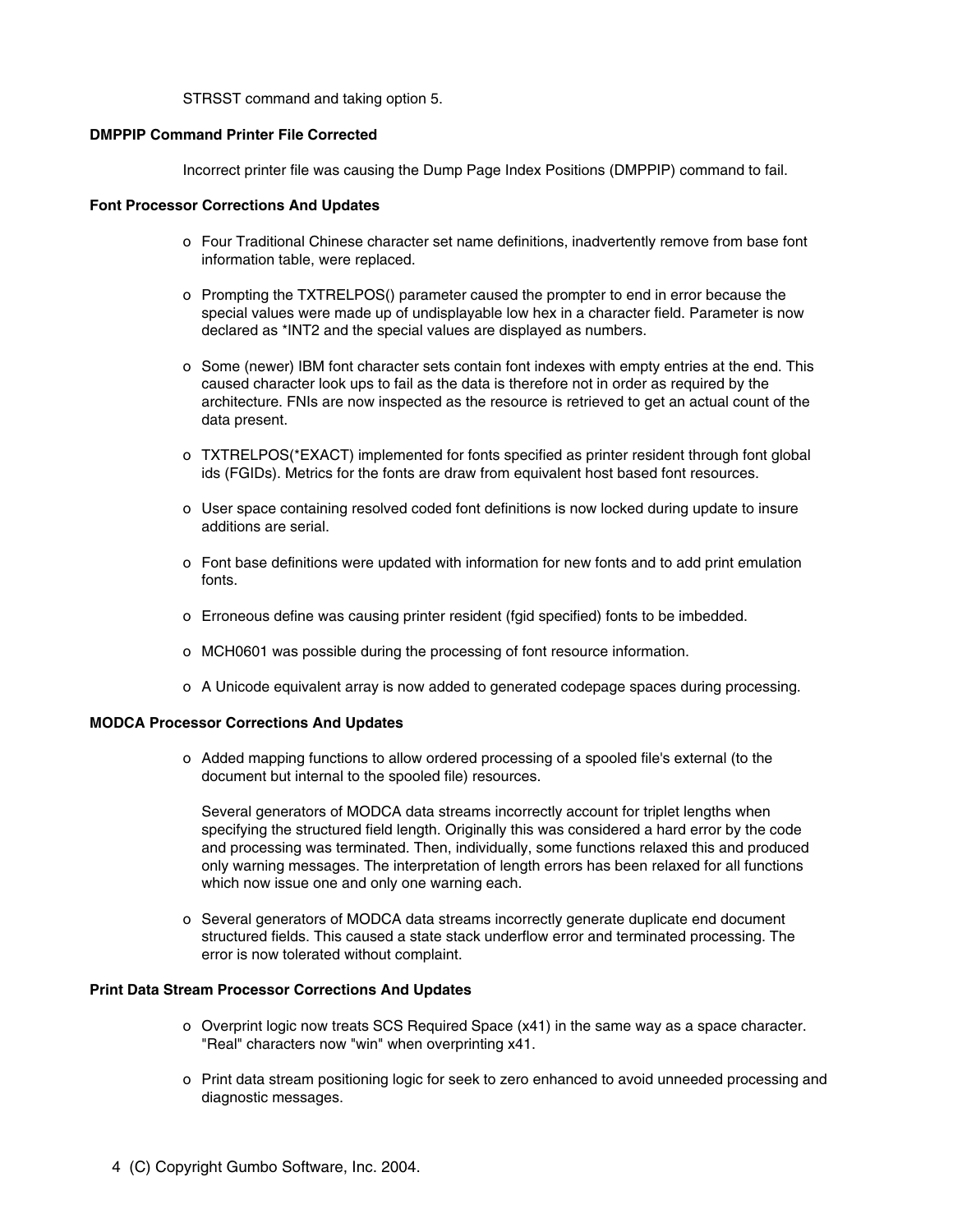#### **Program Distribution Corrections And Updates**

o Product packaging has been changed to include the following directory structure with the product:

/Gumbo/ProdData/2A55DCR /Gumbo/ProdData/2A55DCR/doc /Gumbo/ProdData/2A55DCR/tmp

The /doc directory contains product documentation including a copy of the manual in the PDF format. The /tmp directory is used to store temporary files created by the product during processing and is normally empty. These directories can be renamed during the install process using RSTLICPGM's CODHOMEDIR() parameter.

o Installation procedure is now more robust, saving the previous release contents and restoring them if the install fails. The product usually remains usable after a failure such as objects locked by a user.

Previously, a failed install could leave the product with a mix of old and new objects or missing objects rendering it unuseable.

#### **PTOCA Processor Corrections And Updates**

o Tolerate 0 Baseline Increment

A baseline increment specification of 0 is now treated as "no change".

#### **SCS Processor Corrections And Updates**

o Subscript/Superscript Implemented

Previously the SCS parser ignored control codes for subscripting and superscripting print data. The codes are implemented.

o Blank page suppression removed

Previously the SCS parser suppressed blank pages on the theory that they weren't needed. For some spooled files this lead to overlays being placed on the wrong page. Suppression was removed.

#### **Spool Indexing Corrections And Updates**

o DMPPIP Command Suppresses Blanks

If a data segment is entirely blank, it is omitted from the Dump Page Index Position report generated by the DMPPIP command.

o Extend Spooled File Indexing

Indexing was reimplemented and extended using string spaces. This lifts the internal limit on "page key data stores" from 16 to 256 bytes per index key and breaks the one to one restriction between index key and pages allowing none or many keys per page for a single page key index.

Indexing was enhanced to provide indexing of AFPDS's STRPAGGRP fields in both propagating and non-propagating mode and to provide indexing of AFPDS's DOCIDXTAG fields at the page, group and combined levels.